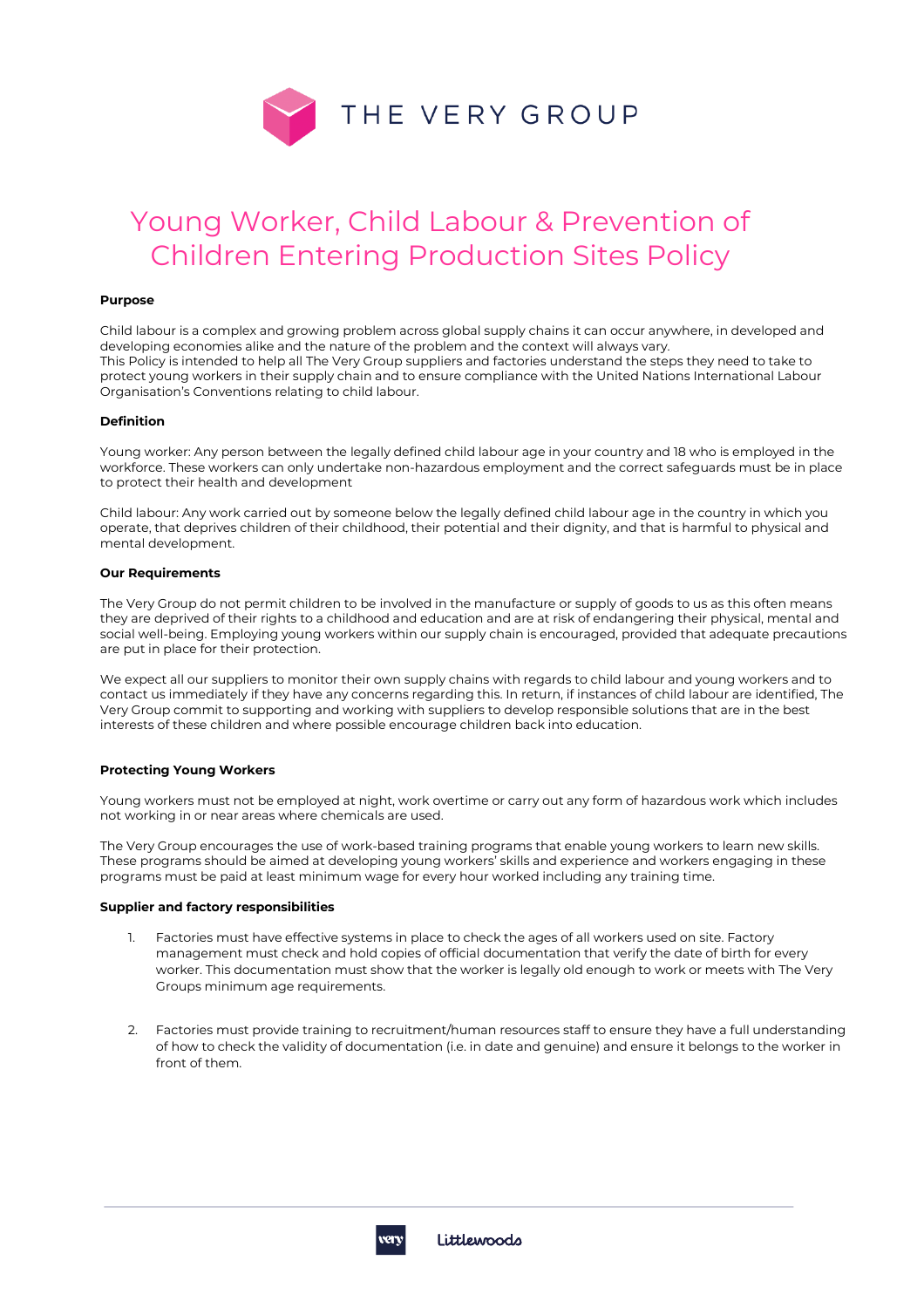

- 3. If official date of birth documents are not available (because the Government does not issue such documents) the worker's age must be established using other appropriate and reliable methods.
- 4. Full compliance with local law restrictions relating to young workers must be guaranteed.
- 5. Specific young worker risk assessments to identify any hazardous work or conditions and put systems in place to ensure young workers are protected.
- 6. Ensure young workers are not engaged in night work, hazardous work or physically demanding work.
- 7. Do not allow children in production areas under any circumstances.

## **Preventing children from entering the workforce**

Children must not be permitted in production areas at any time. This includes the children of workers who live in factory provided accommodation and children brought to care facilities on site.

## **The factory must ensure that:**

- 1. Children cannot enter production areas.
- 2. All workers and auxiliary workers e.g. security
- 3. guards, cleaners understand that children cannot enter production areas under any circumstance.
- 4. Provide safe and adequate supervision of children living in factory provided accommodation.
- 5. Provide safe and adequate supervision of children brought to the factory whilst their parents/guardians work
- 6. All entrances to sites are monitored and that security personnel are trained and understand the provisions relating to children within the factory compound.
- 7. Clear procedures are in place for checking and recording the age of visitors to the factory.

## **Factories with children living in factory provided accommodation must:**

- 1. Ensure children have proper adult supervision during work time from a parent, guardian or nominated and approved adult
- 2. Have a registered guardian(s) who have the right to collect children and take them off the production site security personnel should retain secure copies of guardians' photo identification at site entrances/exits
- 3. Ensure accommodation provided and its facilities is safe for children e.g. railings on staircases
- 4. Keep a register of all children living on site, next of kin and other key contacts
- 5. Provide appropriate play areas separate to the production area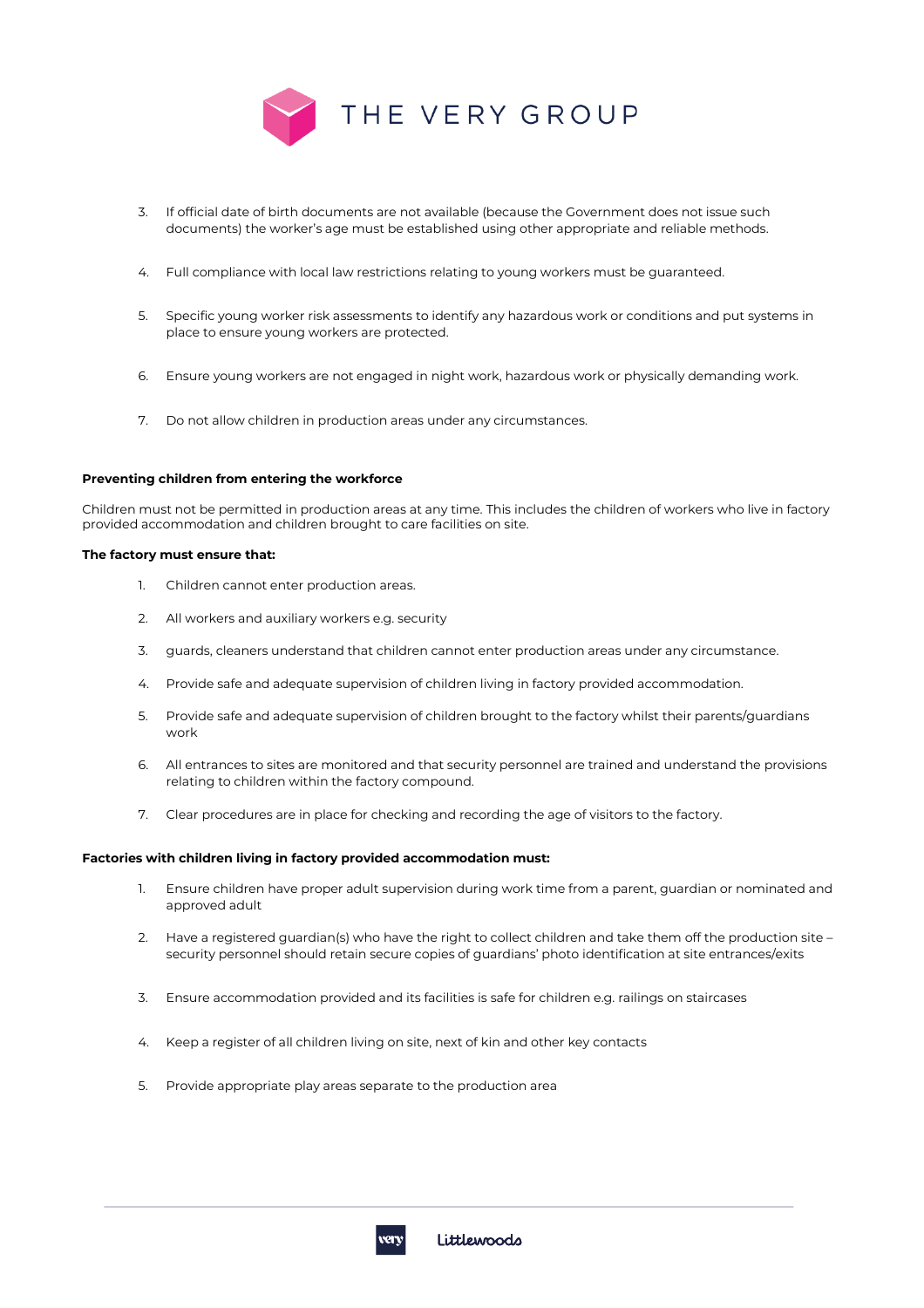

## **Factories with children being cared for at on-site facilities e.g. crèches must:**

- 1. Ensure children of school attending age attend school. They can stay in on-site facilities after school hours and during school holidays
- 2. Have a parent and/or guardian's written consent to place children the in facility
- 3. Be accompanied by a trained care giver, their parent or guardian from site gates to child-permitted areas
- 4. Employ carers who can demonstrate sound child care experience and have no criminal history
- 5. Employ sufficient numbers of carers for the number of children
- 6. Provide training to carers on child care and site policies and procedures
- 7. Permit parents/guardians to visit their children during breaks
- 8. Ensure children are collected by their registered parent/guardian within a reasonable time period
- 9. Ensure children are never left without a carer
- 10. Ensure the crèche facility is separate to any production area/building
- 11. Facility is structurally safe and fit for purpose e.g. has clean running water for drinking and bathing, resting areas, toys, activities, proper ventilation and means for temperature control
- 12. Provide food and drink for children

#### **Supplier responsibilities if a child is found on site**

- 1. If a child is found at a production site, the supplier should follow the below procedure:
- 2. Immediately take the child away from the production area, to a safe place
- 3. Check that the child is safe and has not been harmed
- 4. Contact the parent/guardian to collect the child
- 5. Arrange for a trained care giver to stay with the child until the parent/guardian arrives
- 6. Investigate the situation to understand how and why the child was permitted to enter the production area
- 7. Identify improvements that can be made to management systems in order to prevent children from entering production sites, and communicate these improvements to The Very Group
- 8. Implement management system improvements and closely monitor that procedures are being followed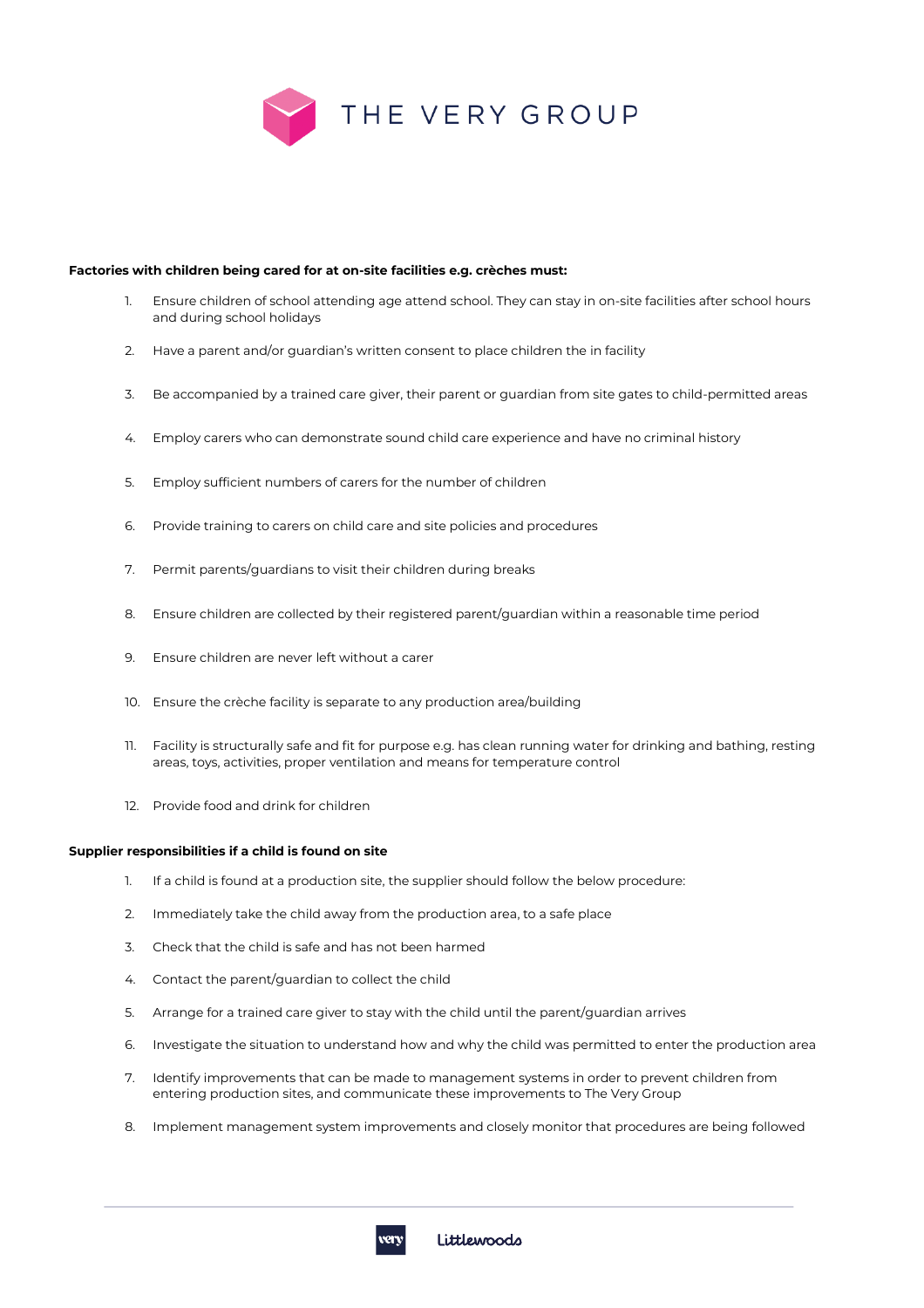

#### **Child Labour Remediation:**

Children must not be involved in any part of The Very Groups supply chain. However, if child labour is found, we commit to continuing our business relationship with the supplier and providing them with support as long as they are willing to work together to develop responsible solutions that are in the best interests of the children.

If a supplier fails to implement suitable remediation efforts then The Very Group reserve the right to exit.

The first step if child labour is suspected is to clarify the true identity and age of the child in question. This can be done by reviewing age documents of the child and verifying that they are genuine.

If document checks confirm the child is underage or if they are inconclusive the following actions should be taken:

- 1. Remove the child from all work immediately. Preventing work from continuing gives a clear message.
- 2. Ensure the child is in a safe place
- 3. Obtain contact details (preferably with a phone number) of the child's parent or guardian.
- 4. If the documentary evidence is inconclusive checking the age of the child may entail:
	- Communicating or meeting with the children's parents or guardians
	- Contacting local labour authorities to validate identification
- 5. Once age has been verified it is important to sit down and talk to the child to understand exactly what is going on and why. During this you should make the child as comfortable as possible and ensure that you truly understand what they are saying to you.

## **The Remediation Process**

Ensuring the child's welfare must be the first priority for any remediation programme. It is vital that the people involved in this process understand the specific needs, circumstances and aspirations of both the child and their family and the drivers which pushed the child into work in the first place. The remediation plan needs to ensure that these drivers are tackled so that the risk of the child being pushed back into work is reduced.

Key Stages:

- 1. Identify a remediation team; this should be made up of representatives from the factory, the customer, the trade union or worker committee and if possible local experts from NGO's or the government.
- 2. Evaluate whether an adult family member could be employed by the factory in place of the child. This would ensure the family's income is maintained and also continues the link between the factory and the family, which would increase the chances of the remediation programme working.
- 3. Identify a suitable school or tutoring facility. This should match the needs and circumstances of each child. As well as basic literacy the education should ideally involve learning skills which will be useful in gaining good employment as an adult. If a child has migrated for work it is necessary to look for schooling both in their home town and also in the area near the factory.
- 4. Appropriate accommodation must be found for the child. This must be safe and secure and have adult supervision. For children who are away from home the best interim solution may be for them to remain in the factory dormitory for the short term. Long term accommodation must be found though and must be away from the factory premises.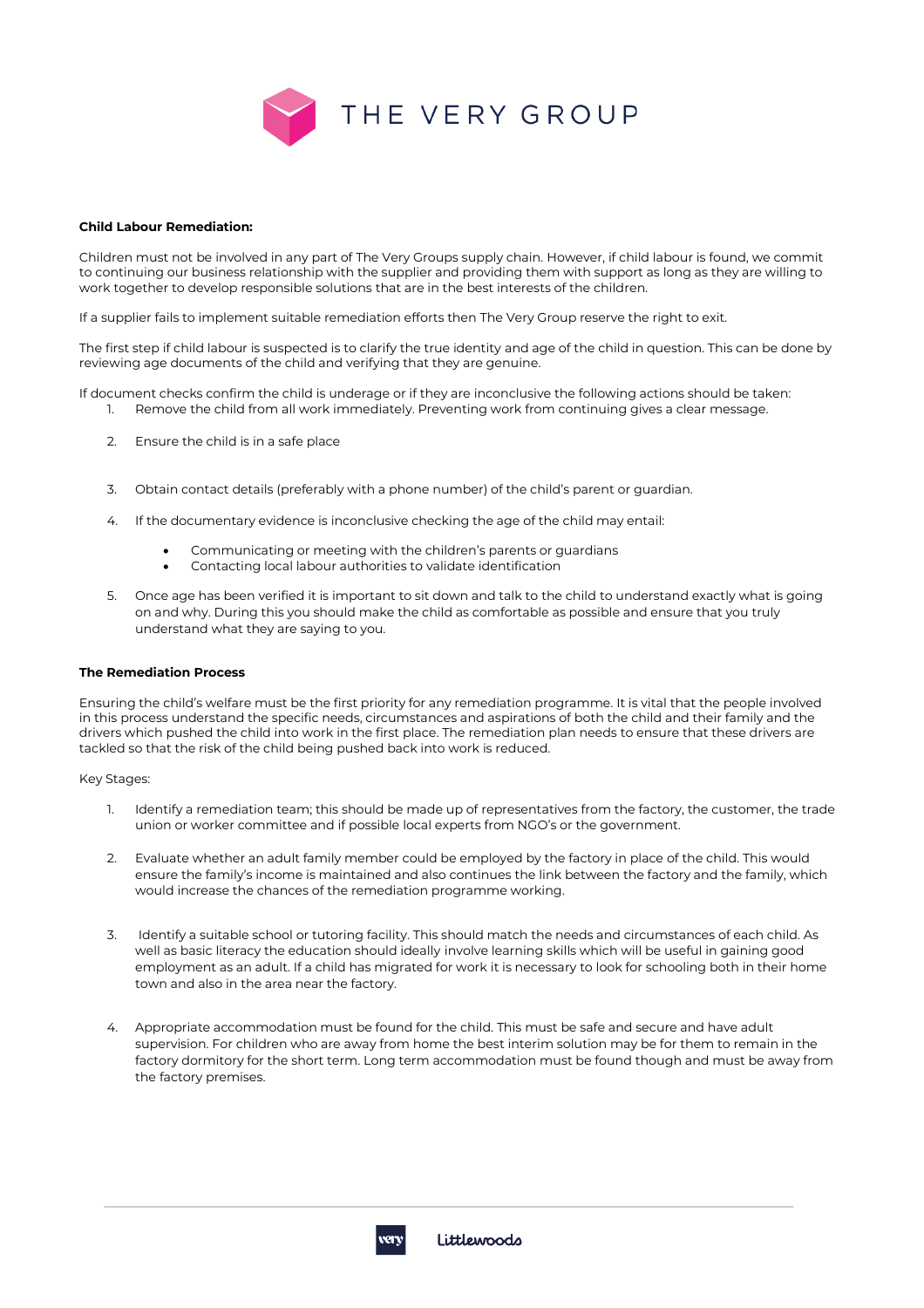

- 5. Agreement of who is going to pay the remediation costs needs to be agreed, this includes education costs, travel expenses and an ongoing payment which is equivalent to the wages being earned by the child. This should continue until the child reaches the national minimum working age.
- 6. There needs to be agreement of who is going to be responsible for monitoring the ongoing programme, this will be looked at further below.
- 7. There should be a commitment from the supplier to re-hire the child when they reach the legal working age if the child wishes this to be the case.
- 8. The child's parents should be consulted at every stage of this process to ensure they fully support and understand the programme.
- 9. The last thing to do is obtain signatures from all parties involved in the remediation setting out the elements of each child's programme (including schools, payments etc) and the duties of each party to ensure success of the remediation.

## **Ongoing support and monitoring**

All remediation programmes need ongoing monitoring to ensure that at all stages it continues to benefit the child involved. This should be carried out by either the purchasing company, a local NGO or trade union or a local expert, under no circumstances should this be carried out by the factory. Monitoring should include the following:

- 1. Monitoring of the child's progress at school, via exam results, school reports and discussion with teachers.
- 2. Home visits by someone independent who knows the child to discuss their hopes, fears, progress and ambitions.
- 3. Ensuring ongoing regular payment of a stipend, school fees and any other agreed expenses.
- 4. Any findings from the monitoring should then be used to alter the remediation programme if it is not working successfully.

#### **Potential risks of working with children**

- It is necessary for all those who are working on remediation programmes to be aware of situations which may present risks and to ensure that these are managed effectively:
- 2. Ensure that the interview with the child is in a room with windows and is a safe place for both you and the child. When the interview takes place ideally a witness should be present. They are there only to observe and must not ask questions.
- 3. As far as it is possible always ensure you are working with the child in a place visible by others. In general it is inappropriate to:
	- Spend excessive time alone with the child
	- Take the child to your home
- 4. You should ensure a culture of openness exists between all members of the team and the child to ensure that any issues or concerns can be raised and discussed.
- 5. Try to guarantee that a sense of accountability exists between all the adults working with the child so that poor practice does not go unnoticed or unchallenged.
- 6. Try to empower the child if you discuss with them their rights, what is acceptable and unacceptable and what they can do if they think there is a problem then they are more likely to open up.